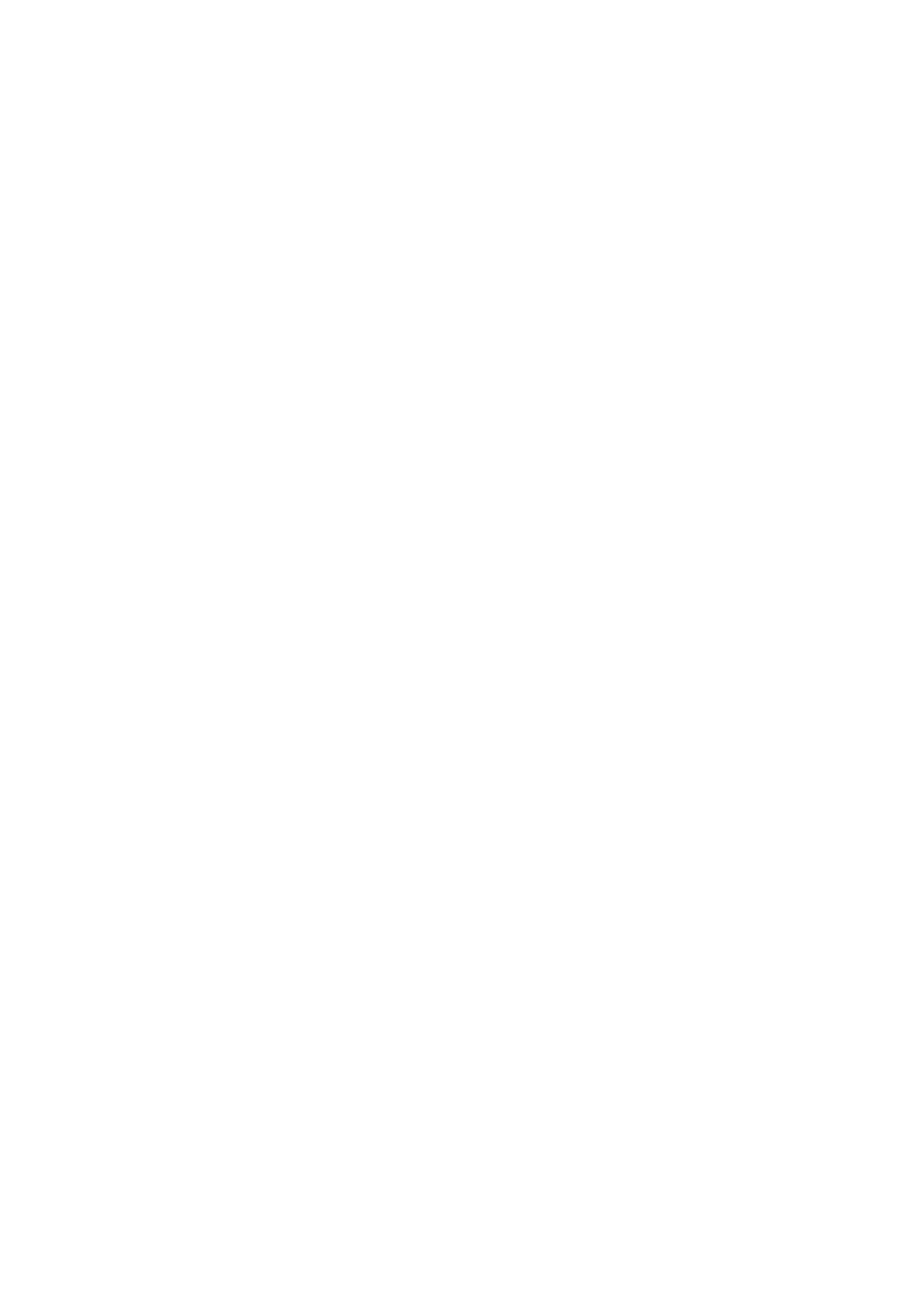## Addendum to the 2015 Draft Budget **Canadian Addendum** to the 2015 Draft Budget

At the conclusion of the States debate of the 2015 Draft Budget on 24 September 2014 the States had approved four amendments to the original proposition from the Minister for Treasury and Resources.

The effect of these amendments and the revisions to the proposed measures to manage the balance on the Consolidated Fund are summarised below and have been reflected in the Budget Statement 2015 (as amended).

#### *Second Amendment (as proposed by Deputy Young and amended by the Minister for Treasury and Resources) -* **Amendments Agreed**

#### *First time buyer stamp duty relief Second Amendment (as proposed by Deputy Young and amended by the Minister for Treasury and Resources) -* The effect of the 2nd Amendment (as amended) is to reduce the estimate of income from taxation during 2015 by  $\frac{1}{2}$ *First time buyer stamp duty relief*

The effect of the 2<sup>nd</sup> Amendment (as amended) is to reduce the estimate of income from taxation during 2015 by £115,000 by providing further relief to first-time buyers' on stamp duty on property transactions up to £450,000 from  $1<sup>st</sup>$  January 2015.

#### *Fourth Amendment (as proposed by the Minister for Treasury and Resources)*

Part i) of the amendment relates to the re-phasing of the Capital Project for the JDE Financial System from 2015 to 2016 and as such reducing the total capital expenditure allocation from £76,382,000 to £75, 144,000 for 2015. 2016 and as such reducing the total capital expenditure allocation from £76,382,000 to £75, 144,000 for 2015.

Part ii) of the amendment increases the proposed transfer from the DHLF to the Consolidated Fund in 2014 in Part ii) of the amendment increases the proposed transfer from the DHLF to the Consolidated Fund in 2014 in paragraph (i) of the amended proposition from £2,000,000 to £6,500,000. paragraph (i) of the amended proposition from £2,000,000 to £6,500,000.

Both these items are part of the revised package of proposed measures to manage the balance on the Consolidated Both these items are part of the revised package of proposed measures to manage the balance on the Consolidated Fund.

#### *Fifth Amendment (new paragraph (c) - as proposed by the Minister for Treasury and Resources) Fifth Amendment (new paragraph (c) - as proposed by the Minister for Treasury and Resources)*

This amendment proposed a transfer from the Jersey Car Parking Trading Fund in 2014 of £2.635 million to be This amendment proposed a transfer from the Jersey Car Parking Trading Fund in 2014 of £2.635 million to be applied to fund; the Green Street Car Park project in 2014 (£1.5 million), sustainable transport initiatives which are part of the Infrastructure Rolling Vote (£0.5 million) and the Road Safety Improvements project (£635,000) in the proposed Capital Programme for 2015. proposed Capital Programme for 2015.

## *Sixth Amendment (as proposed by the Minister for Treasury and Resources) Sixth Amendment (as proposed by the Minister for Treasury and Resources)*

This amendment proposed that the extension of the higher rates of stamp duty over £1 million should only apply to residential property and that proposals for non-domestic property over £1 million is deferred, pending the drafting<br>Case is a control of the control of the control of the control of the control of the control of the contro of a fuller set of amendments on stamp duty for commercial property, to be laid before the States for consideration in the New Year. The effect of this amendment is to reduce the additional revenue generated during 2015 from  $\mathcal{B}$ of a fuller set of amendments on stamp duty for commercial property, to be laid before the States for consideration in the New Year. The effect of this amendment is to reduce the additional revenue generated during 2015 from £857,000 to £607,000.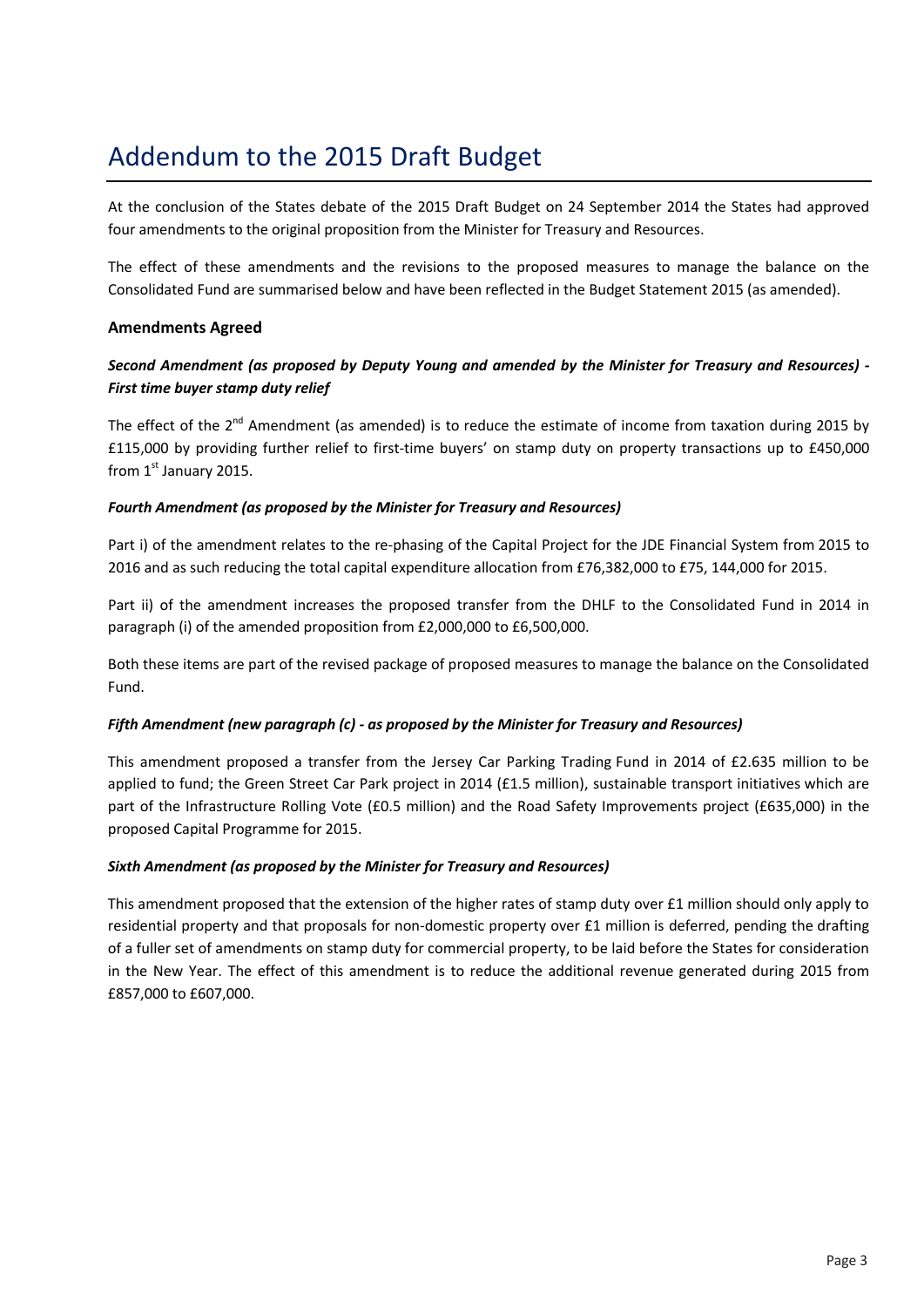### Revisions to measures proposed to manage the balance on the Consolidated Fund

The net effect of the proposed revisions to the measures to manage the balance on the Consolidated Fundwould be an overall improvement of £2.821 million, which represents the projected balance at 31 December 2015 if all income and expenditure levels are as forecasted.<br> **income and expenditure levels are as forecasted**.

This is illustrated in Table 1 and also reflected in the revised Summary Table F in the main Budget 2015 report.<br>

#### Table 1 – Summary of the changes to the measures proposed to manage the **balance on the Consolidated Fund**

|                                                                                                                                                                      | £'000    |
|----------------------------------------------------------------------------------------------------------------------------------------------------------------------|----------|
| Projected 2015 Consolidated Fund balance per Figure 11.1 of Draft Budget Statement 2015 (lodged July 2014)<br>- "Proposed Measures to Balance the Consolidated Fund" |          |
| Necessary reductions to original proposed measures:                                                                                                                  |          |
| Reduce proposed Jersey Post Extraordinary Dividend from £5 million to £2 million                                                                                     | (3,000)  |
|                                                                                                                                                                      |          |
| Rephase proposed Jersey Telecom Payment of deferred Gigabyte Dividend to 2015 and 2016                                                                               | (3,000)  |
| Remove Shortfall in available COCF funding                                                                                                                           | (1, 100) |
| Reduced Forecast of Dividends and Returns in 2015                                                                                                                    | (2,000)  |
| Remove further rephasing of capital, increased shareholder contributions and savings to be replaced with                                                             |          |
| specific measures below.                                                                                                                                             | (3,967)  |
| Total reductions to proposed measures by 2015                                                                                                                        | (13,067) |
| Compensating measures identified and agreed at debate:                                                                                                               |          |
| 4th Amendment - Rephasing of JDE capital project - reallocated to 2016                                                                                               | 1,238    |
| 4th Amendment - Increase DHLF Transfer from £2 million to £6.5 million                                                                                               | 4,500    |
| 5th Amendment - Transfer from JCP Trading Account to fund Car Park and Transport initiatives                                                                         | 2,635    |
| Further rephasing of unspent capital balances                                                                                                                        | 1,700    |
| Utilisation of unspent balance on Restructuring Provision 2015                                                                                                       | 2,700    |
|                                                                                                                                                                      |          |
| Reduce Contingency allocation for 2015 Pay Provision by 1%                                                                                                           | 3,480    |
| <b>Total Compensating measures by 2015</b>                                                                                                                           | 16,253   |
| Projected 2015 Consolidated Fund balance after proposed changes                                                                                                      | 3,186    |
|                                                                                                                                                                      |          |
| <b>Budget Amendments agreed to Tax and Duty Proposals:</b>                                                                                                           |          |
| 2nd Amendment - Deputy Young - First Time Buyer Stamp Duty relief to £450k - as amended by T&R Minister                                                              | (115)    |
| 6th Amendment -T&R Minister - Defer increased Stamp Duty on non-domestic property over £1m                                                                           | (250)    |
| Projected 2015 Consolidated Fund balance after agreed Budget amendments                                                                                              | 2,821    |
|                                                                                                                                                                      |          |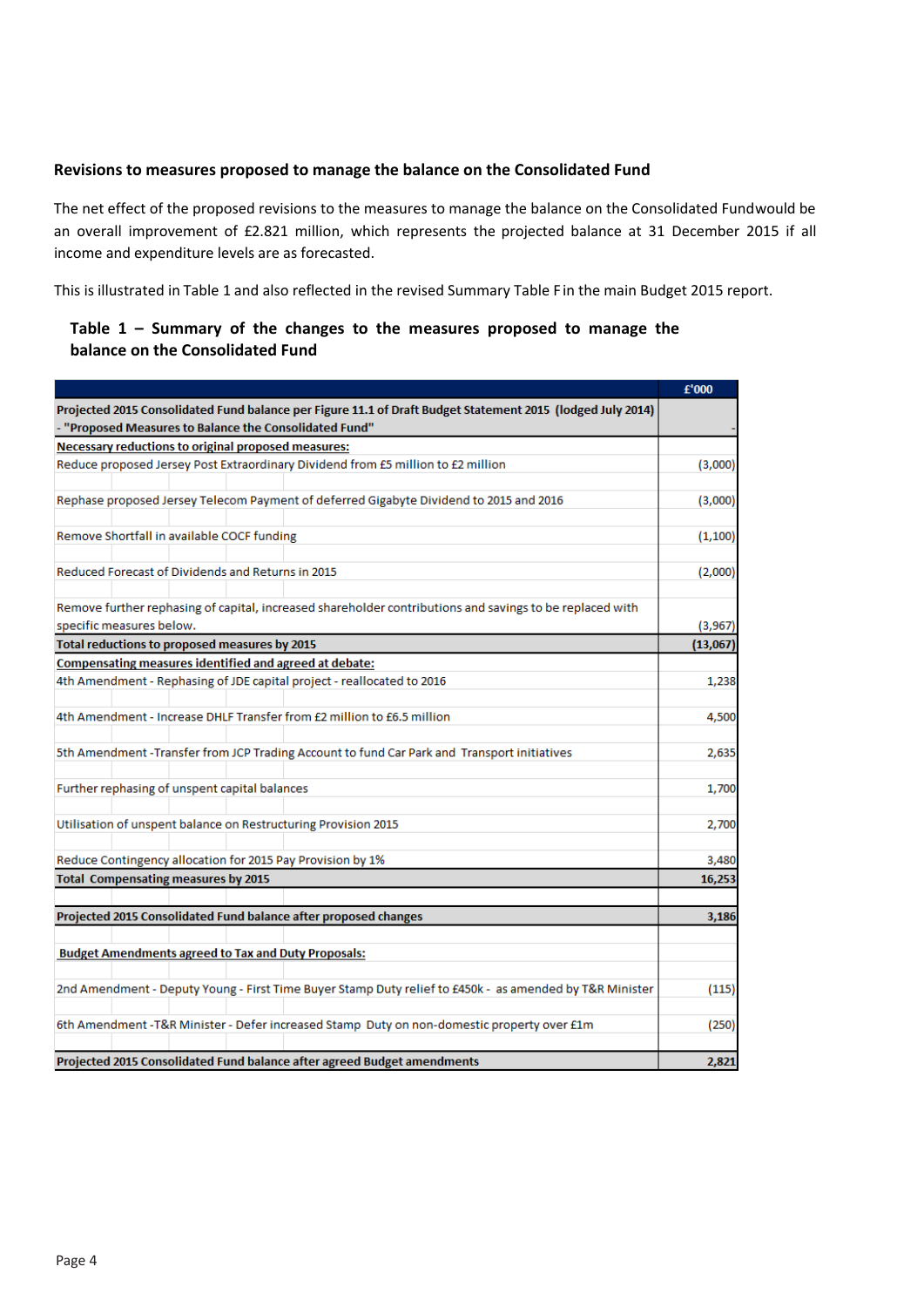#### Reductions and timing changes to the Proposed Measures

A number of reductions and timing changes to the measures initially set out in the draft Budget 2015 are required:

## *Reduce Proposed Jersey Post Extraordinary Dividend* **Extraordinary proposed and** *Reduce Proposed Jersey Post Extraordinary Dividend* **and** *After consideration***, the After consideration, the After consideration, the After c**

Jersey Post was originally asked for an extraordinary dividend of £5 million in 2014. After consideration, the Jersey Post Board of Directors indicated that they would only be able to approve the payment of a special dividend of £2 *Timing Change to Proposed Jersey Telecom Payment of deferred Gigabit Dividend* million in 2014.

#### $\overline{J}$  ,  $\overline{J}$  as a sequence originally as an increased dividend of  $\overline{J}$  and  $\overline{J}$  and  $\overline{J}$  further further  $\overline{J}$ *Timing Change to Proposed Jersey Telecom Payment of deferred Gigabit Dividend*

Jersey Telecom was originally asked for an increased dividend of £3 million in 2014 and 2015. Following further discussions with Jersey Telecom the proposal has now been revised to receive £3 million additional dividends in 2015 and 2016.

#### *Reduced Funds available in the Criminal Offences Confiscation Fund (COCF)*

Since the draft Budget 2015, further bids to the COCF from departments have reduced the available balance by £1.1 million from £6.4 million to £5.3 million. Importantly, this still leaves a balance of £2 million as a contingency against any exceptional court and case costs.

It should also be noted that the Proceeds of Crime and Terrorism (Miscellaneous Provisions) (Jersey) Law 2014, It should also be noted that the Proceeds of Crime and Terrorism (Miscellaneous Provisions) (Jersey) Law 2014, which came into effect on 4th August 2014, repealed the Drug Trafficking Offences (Jersey) Law 1988 and prescribed that any monies remaining in the DTCF should be transferred to the COCF. that any monies remaining in the DTCF should be transferred to the COCF.

The transfer of the balance on the Drug Trafficking Confiscation Fund (DTCF) to the COCF will mean that there will be no available transfer from the DTCF in 2015. However, this will be compensated by an additional transfer being available from the COCF of £1.1 million and the overall effect will be neutral. available from the COCF of £1.1 million and the overall effect will be neutral.

#### *Reduce forecast for Dividends and Returns in 2015 Reduce forecast for Dividends and Returns in 2015*

The 2015 schedule of Dividends and Returns is reduced by £2 million to reflect the review of the current position.

#### *Remove further rephasing of capital, increased shareholder contributions and savings Remove further rephasing of capital, increased shareholder contributions and savings*

The draft Budget 2015 included a balancing figure with no specific measures developed in the original proposals. Specific compensating measures have now been identified and are described in the following section, however work will continue to identify further measures should they be required in 2014 or 2015. will continue to identify further measures should they be required in 2014 or 2015.

## *Compensating measures required to manage the balance on the Consolidated Fund Compensating measures required to manage the balance on the Consolidated Fund*

#### *Re-phasing of Unspent Capital Approvals Re-phasing of Unspent Capital Approvals*

Capital funding for the JDE Development and Upgrade project has been identified as not now required until 2016 (originally deferred from 2014 to 2015). The T&R Minister lodged P129/2014 Amd (4) which was agreed by the States to request approval to reduce the 2015 Capital Programme accordingly. Further work has been carried out to review with departments when capital allocations will actually be spent.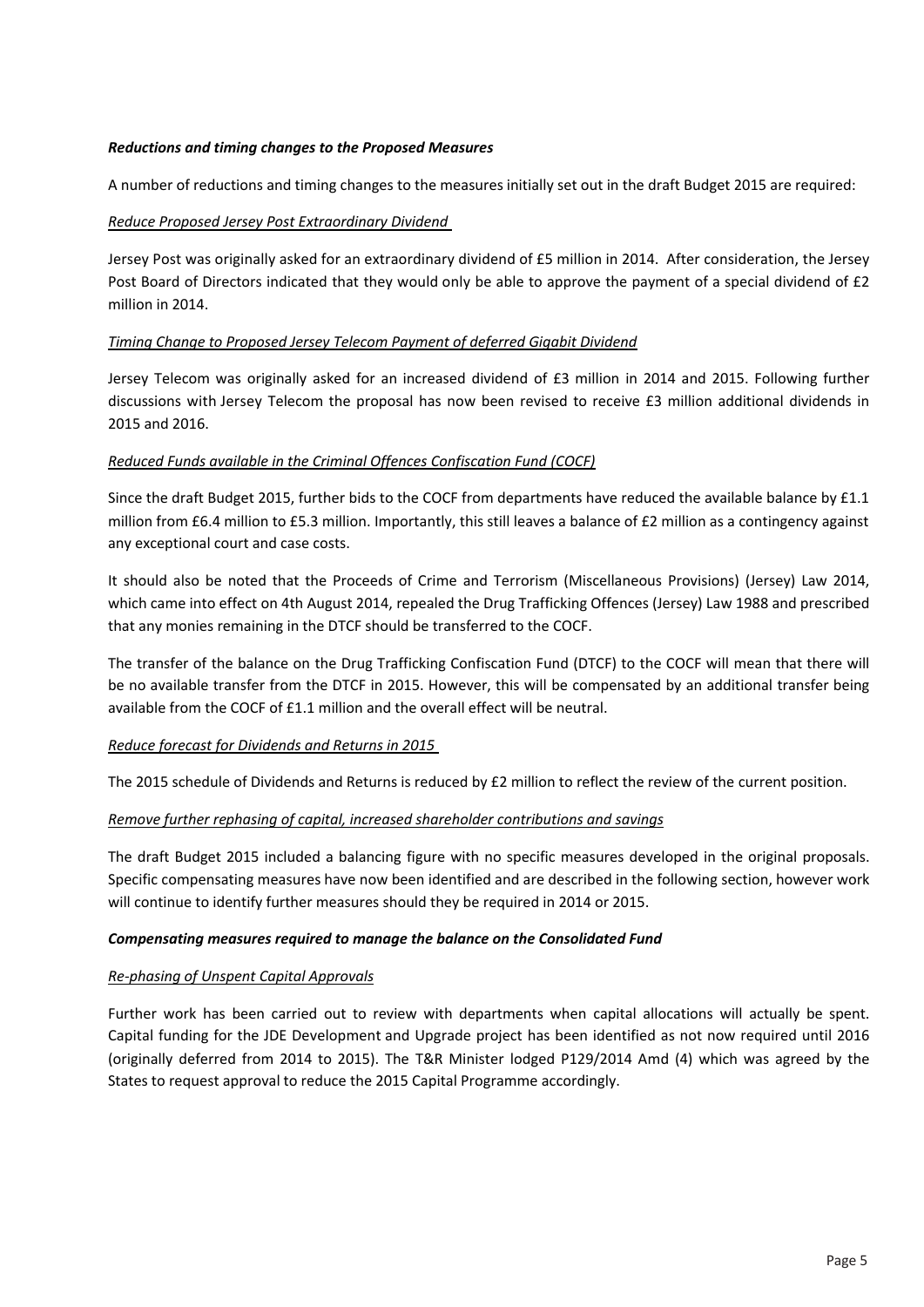#### Part (h) of the Draft 2015 Budget recommended the States to approve a transfer of up to £2,000,000 of the Dwelling *Special Funds and other Fund balances*

Part (h) of the Draft 2015 Budget recommended the States to approve a transfer of up to £2,000,000 of the Dwelling Houses Loan Fund (DHLF) to the Consolidated Fund.

The Treasury and Resources Minister lodged an amendment which was agreed by the States, P129/2014 Amd.(4), to increase this amount by a further £4,500,000 revising the transfer amount to £6,500,000. This represents unallocated balances which are not required and can be used to assist in the funding of future planned capital and The rationale for the increase is that after a review of the Funds balance sheet it was identified that all available infrastructure long term projects.

The rationale for the increase is that after a review of the Fund's balance sheet it was identified that all available *Increased transfer from Jersey Car Parking (JCP) Trading Account to fund Transport initiatives* surplus cash balances and investment balances could be released.

#### *Increased transfer from Jersey Car Parking (JCP) Trading Account to fund Transport initiatives*

The Treasury and Resources Minister lodged an amendment P129/2014 Amd.(5), which was agreed by the States, to transfer £2,635,000 from the Jersey Car Parking Trading Fund to the Consolidated Fund in 2014. This will be used to fund £1.5 million towards the Green Street Car Park project in 2014, £500,000 for sustainable transport initiatives within the Infrastructure Rolling Vote, plus the £635,000 capital allocation to the Road Safety Improvements project<br>within the Infrastructure Rolling Vote, plus the £635,000 capital allocation to the Road Safety Improveme in 2015. In 2010 a budget amendment was passed by the states to faild the Eastern eyele frack from the servers<br>Trading Fund, recognising that using reserves from JCP for sustainable transport initiatives was justifiable. T proposal recognises that States decision and makes further use of available reserves in the Trading Fund to maintain capital expenditure plans and stimulate the economy in accordance with FPP advice. capital expenditure plans and stimulate the economy in accordance with FPP advice. in 2015. In 2010 a budget amendment was passed by the States to fund the Eastern Cycle Track from the JCP

### *Further return and re-phasing of unspent capital balances Further return and re-phasing of unspent capital balances*

The review of unspent capital approvals identified a number of capital votes where funding was either not required or will not be spent until future years. A £1,000,000 allocation can be returned from the Liquid Waste Strategy or will not be spent until future years. A £1,000,000 allocation can be returned from the Liquid Waste Strategy capital budget and there is an available balance on the Planning Vote of £700,000 which can now be released capital budget and there is an available balance on the Planning Vote of £700,000 which can now be released following the completion of the associated projects. following the completion of the associated projects.

#### *Utilisation of unspent balances on Restructuring Provision 2015 Utilisation of unspent balances on Restructuring Provision 2015*

A review of the Restructuring Provision identified that after taking account of all approved projects, the unallocated balance on the Restructuring Provision at the end of 2015 would be £2.7 million. This assumes that the MTFP balance on the Restructuring Provision at the end of 2015 would be £2.7 million. This assumes that the MTFP allocation of £7.17 million is maintained in 2015 and the full carry forward of unspent balances from 2014 is allocation of £7.17 million is maintained in 2015 and the full carry forward of unspent balances from 2014 is permitted. permitted.

The available balance of £2.7 million maintains all approved bids to date including £7.2 million for e-Government and £1.9 million for Public Sector Reform approved by CoM in June for Workforce Management, Leadership<br>This is a section of the state of the section of the section of the section of the section of the section of t Training, Lean, Engagement and Project Management Office. Training, Lean, Engagement and Project Management Office.

#### *Reduce Contingency allocation for 2015 Pay Award by 1% Reduce Contingency allocation for 2015 Pay Award by 1%*

for a 2015 pay provision should be reduced by 1%, from 2.5% to 1.5%, and this approach has also been acknowledged by the States' Employment Board (SEB). During discussions with the Corporate Management Board the view was that the provision in Central Contingencies